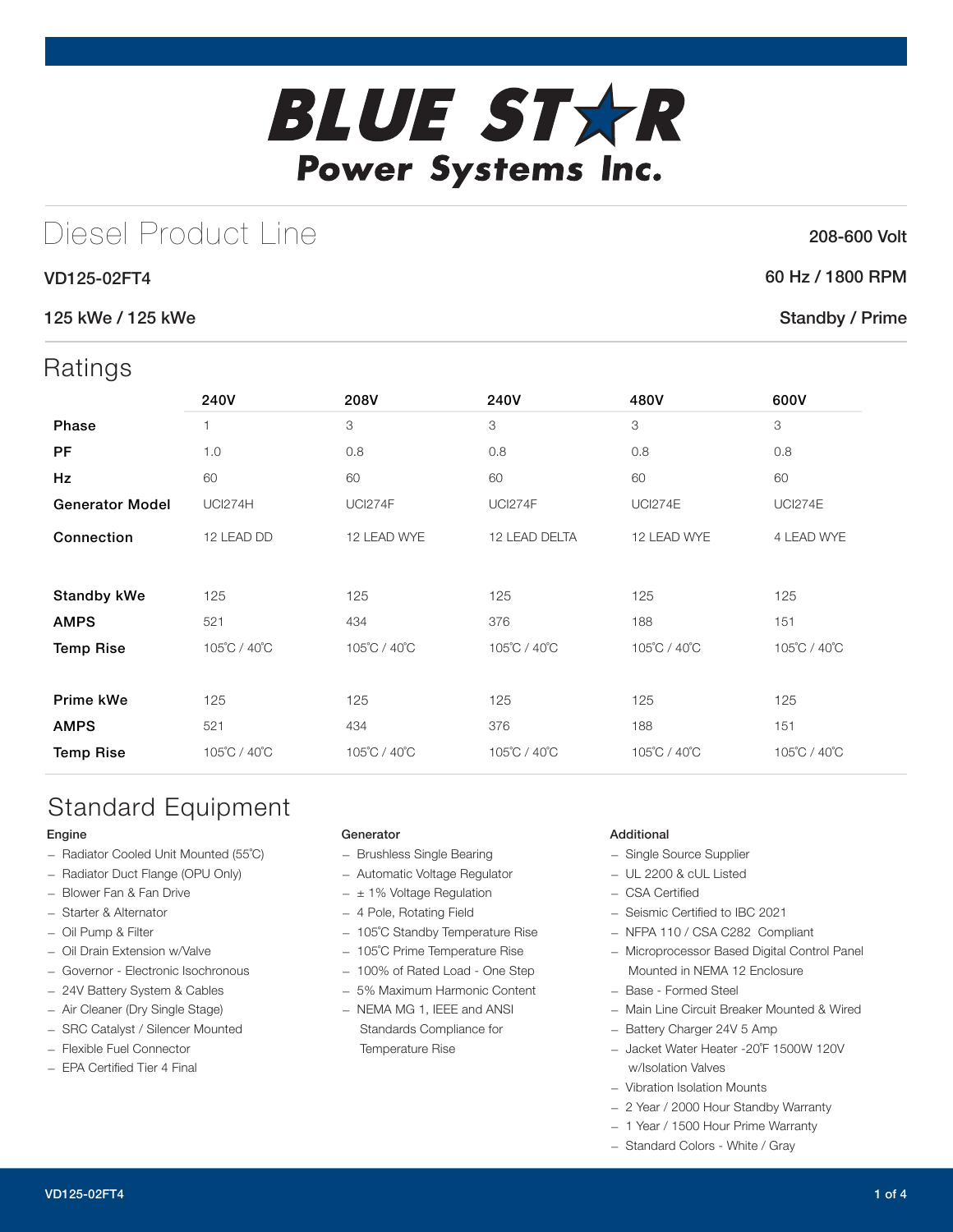#### 125 kWe / 125 kWe



## Application Data

| Engine                                                                        |                    |                                      |                                                |
|-------------------------------------------------------------------------------|--------------------|--------------------------------------|------------------------------------------------|
| Manufacturer:                                                                 | Volvo Penta        | Displacement - Cu. In. (lit):        | 313 (5.13)                                     |
| Model:                                                                        | TAD572VE           | Bore - in. (cm) x Stroke - in. (cm): | 4.33 (11.0) x 5.31 (13.5)                      |
| Type:                                                                         | 4-Cycle            | Compression Ratio:                   | 17.5:1                                         |
| Aspiration:                                                                   | Turbo Charged, CAC | Rated RPM:                           | 1800                                           |
| <b>Cylinder Arrangement:</b>                                                  | 4 Cylinder Inline  | Max HP Stby (kWm):                   | 218 (160)                                      |
| <b>Exhaust System</b>                                                         |                    | Standby                              | Prime                                          |
| Gas Temp. (Stack): °F (°C)                                                    |                    | 912 (489)                            | 912 (489)                                      |
| Gas Volume at Stack Temp: CFM (m <sup>3</sup> /min)                           |                    | 848 (24.0)                           | 848 (24.0)                                     |
| Maximum Allowable Exhaust Restriction: in. H2O (kPa)                          |                    | 28.00 (7.00)                         | 28.00 (7.00)                                   |
| <b>Cooling System</b>                                                         |                    |                                      |                                                |
| Ambient Capacity of Radiator: °F (°C)                                         |                    | 131 (55.0)                           | 131 (55.0)                                     |
| Maximum Allowable Static Pressure on Rad. Exhaust: in. H <sub>2</sub> O (kPa) |                    | 0.50(0.12)                           | 0.50(0.12)                                     |
| Water Pump Flow Rate: GPM (lit/min)                                           |                    | 102 (386)                            | 102 (386)                                      |
| Heat Rejection to Coolant: BTUM (kW)                                          |                    | 5,050 (88.4)                         | 5,050 (88.4)                                   |
| Heat Rejection to CAC: BTUM (kW)                                              |                    | 1,518 (26.6)                         | 1,518 (26.6)                                   |
| Heat Radiated to Ambient: BTUM (kW)                                           |                    | 2,588 (45.3)                         | 2,588 (45.3)                                   |
| Air Requirements                                                              |                    |                                      |                                                |
| Aspirating: CFM (m <sup>3</sup> /min)                                         |                    | 353 (10.0)                           | 353 (10.0)                                     |
| Air Flow Required for Rad. Cooled Unit: CFM (m <sup>3</sup> /min)             |                    | 10,954 (310)                         | 10,954 (310)                                   |
| Air Flow Required for Heat Exchanger/Rem. Rad. CFM (m <sup>3</sup> /min)      |                    |                                      | Consult Factory For Remote Cooled Applications |
| <b>Fuel Consumption</b>                                                       |                    |                                      |                                                |
| At 100% of Power Rating: gal/hr (lit/hr)                                      |                    | 8.75(33.1)                           | 8.75(33.1)                                     |
| At 75% of Power Rating: gal/hr (lit/hr)                                       |                    | 7.31(27.7)                           | 7.31 (27.7)                                    |
| At 50% of Power Rating: gal/hr (lit/hr)                                       |                    | 5.86(22.2)                           | 5.86(22.2)                                     |
| DEF Consumption (% of fuel consumption)                                       |                    | $\pm$ 7.00%                          | $\pm$ 7.00%                                    |
| <b>Fluids Capacity</b>                                                        |                    |                                      |                                                |
| Total Oil System: gal (lit)                                                   |                    | 4.23(16.0)                           | 4.23(16.0)                                     |
| Engine Jacket Water Capacity: gal (lit)                                       |                    | 3.40(13.0)                           | 3.40(13.0)                                     |
| System Coolant Capacity: gal (lit)                                            |                    | 12.4 (46.9)                          | 12.4 (46.9)                                    |
| DEF Tank Capacity: gal (lit)                                                  |                    | 18.5 (70.0)                          | 18.5 (70.0)                                    |

Deration Factors: Rated Power is available up to 4,921 Ft (1500m) at ambient temperatures to 122°F (50°C). Consult factory for site conditions above these parameters.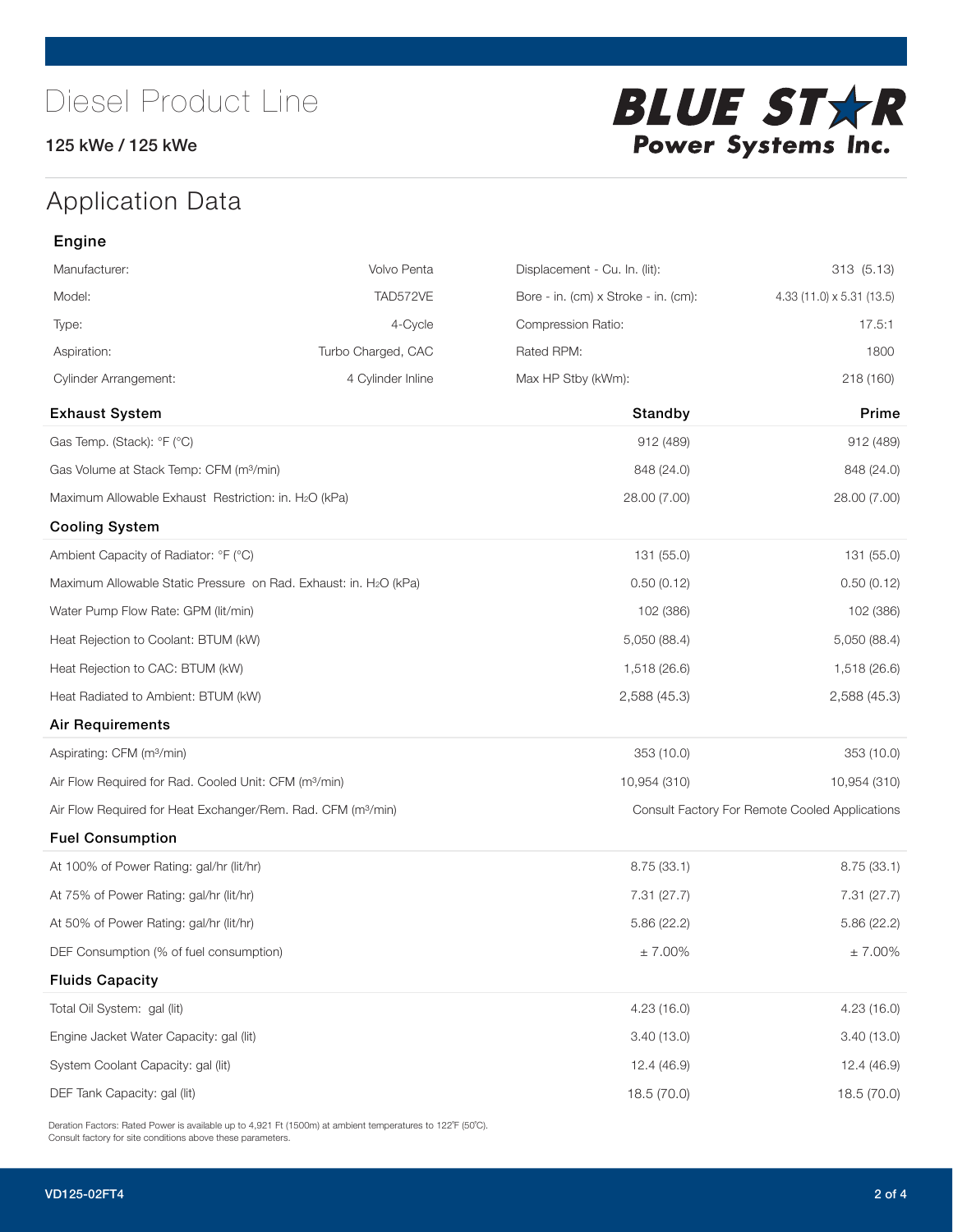## Diesel Product Line

#### 125 kWe / 125 kWe



### DCP7310 Control Panel

#### Standard Features

- Digital Metering
- Engine Parameters
- Generator Protection Functions
- Engine Protection
- CAN Bus (J1939) ECU Communications
- Windows-Based Software
- Multilingual Capability
- Remote Communications to DSE2548 Remote Annunciator
- 8 Programmable Contact Inputs
- 10 Contact Outputs
- RS485 Communicator Interface
- cULus Listed, CE Approved
- Event Recording
- IP 65 rating (with supplied gasket) offers increased resistance to water ingress
- NFPA 110 Level 1 Compatible

## Weights / Dimensions / Sound Data

|         | L x W x H                    | <b>Weight Ibs</b> |  |  |
|---------|------------------------------|-------------------|--|--|
| OPU     | $110 \times 60 \times 73$ in | 3.975             |  |  |
| Level 1 | $134 \times 60 \times 82$ in | 4,900             |  |  |
| Level 2 | $134 \times 60 \times 82$ in | 4.950             |  |  |
| Level 3 | $174 \times 60 \times 82$ in | 5.225             |  |  |
|         |                              |                   |  |  |

Please allow 6-12 inches for height of exhaust stack.

|         | No Load | <b>Full Load</b> |
|---------|---------|------------------|
| OPU     | 78 dBA  | 81 dBA           |
| Level 1 | 74 dBA  | 77 dBA           |
| Level 2 | 70 dBA  | 73 dBA           |
| Level 3 | 66 dBA  | 68 dBA           |



STOP MANUAL OPTION AUTO ALARM START

[AUTO]

**BLUE STAR** Power Systems Inc.

Manual Mode Button and Indicator Sultane Mute & Lamp Test Button Mute & Lamp Test Button Mute & Lamp Test Button Configurable Button -  $\Box$  Auto Mode Button and Indicator

DIGITAL CONTROL PANEL

Module Display  $\Box$ 

 $\bullet$  $\bullet$  $\bullet$ 

 $\circledcirc$ 

Menu Navigation

Open Generator (Manual Mode Only)

Generator Breaker LED

Stop / Reset Mode Button and Indicator

 $\bullet$  $\bullet$   $\circ$   $\bullet$ 

 $\sigma$ 

՟Պ

Close Generator (Manual Mode Only)

Generator Available LED

L Start Button

 $\blacksquare$